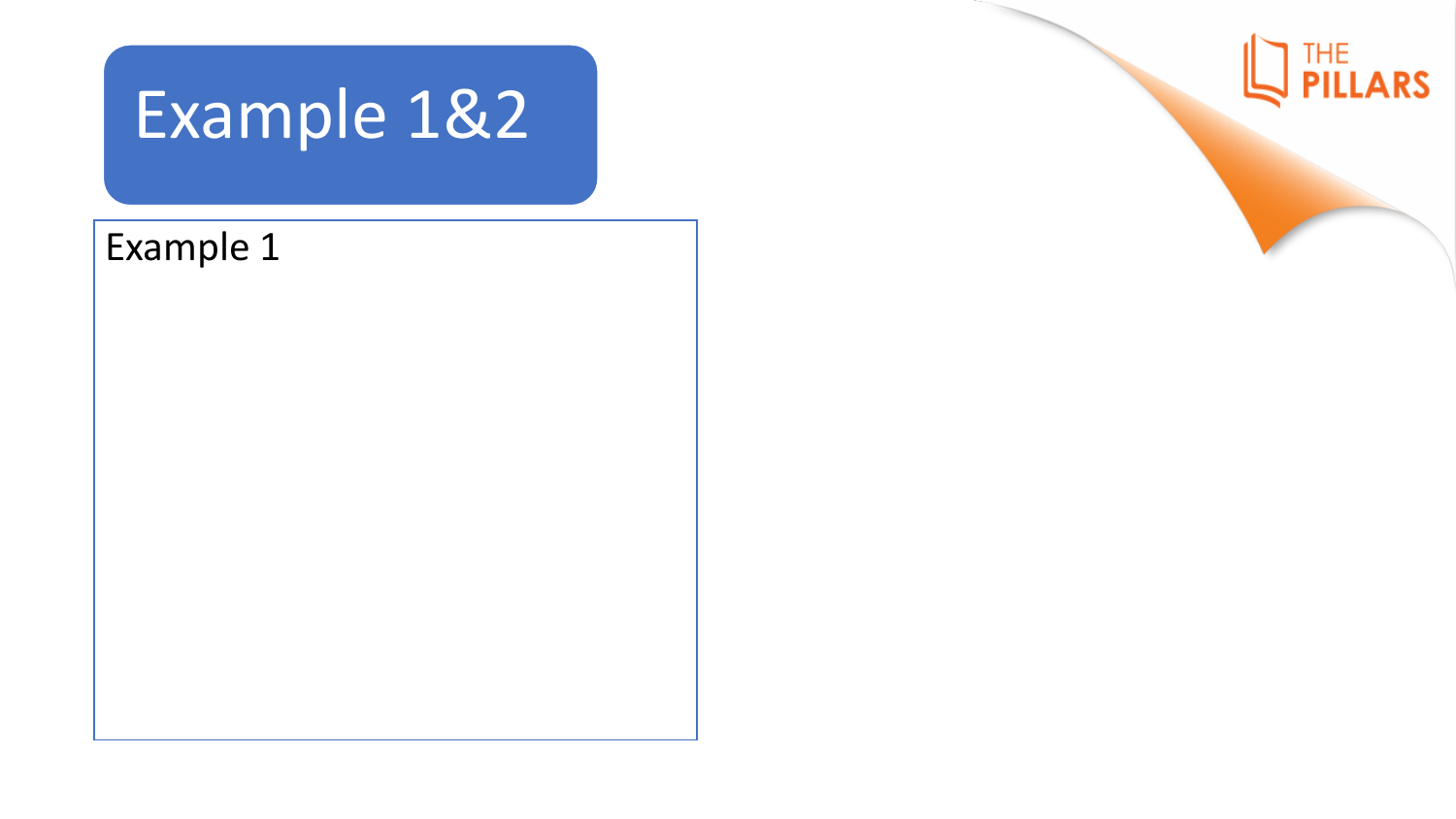



## What excited state electrons configuration of Sodium ion?

A.  $1s^22s^22p^53s^1$ B. 1s<sup>2</sup>2s<sup>2</sup>2p<sup>6</sup>3s<sup>1</sup>3p<sup>1</sup>  $C. 1s<sup>2</sup>2s<sup>2</sup>2p<sup>6</sup>$ D. 1s<sup>2</sup>2s<sup>2</sup>2p<sup>6</sup>3s<sup>2</sup>3p<sup>3</sup> E. 1s<sup>2</sup>2s<sup>2</sup>2p<sup>6</sup>3s<sup>2</sup>3p<sup>6</sup> C.  $1s^22s^22$ <br>D.  $1s^22s^22$ <br>F.  $1s^22s^22$ From configuration of Sodium ion?<br>  $2p^53s^1$ <br>  $2p^63s^13p^1$ 

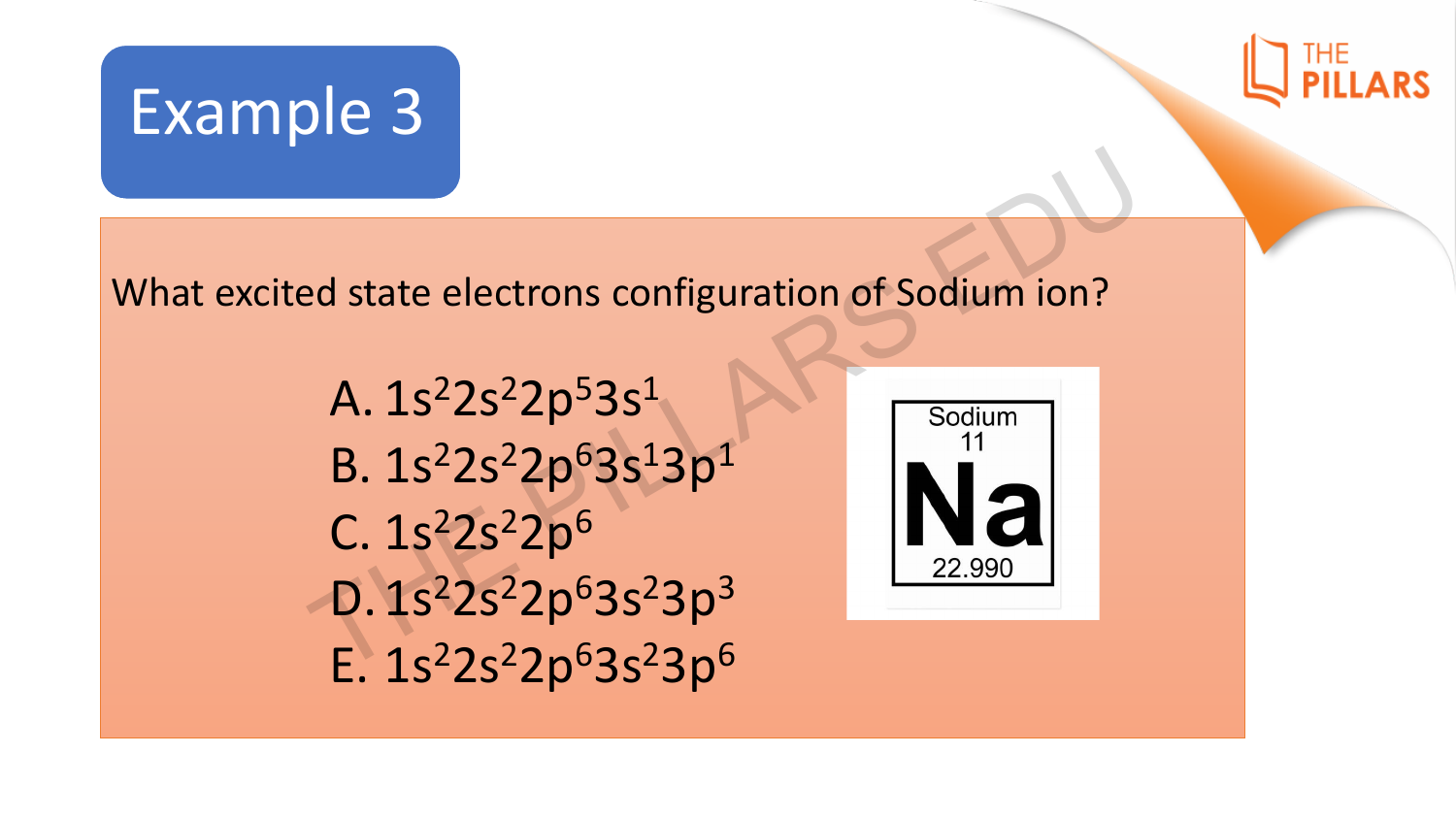

• Significant figure and Decimal

| t figure and Decimal |                           |                |
|----------------------|---------------------------|----------------|
| <b>Number</b>        | <b>Significant figure</b> | <b>Decimal</b> |
| 0.236                |                           |                |
| 2.01                 |                           |                |
| 3.20                 |                           |                |
| 20.00                |                           |                |

**THE** 

**ARS**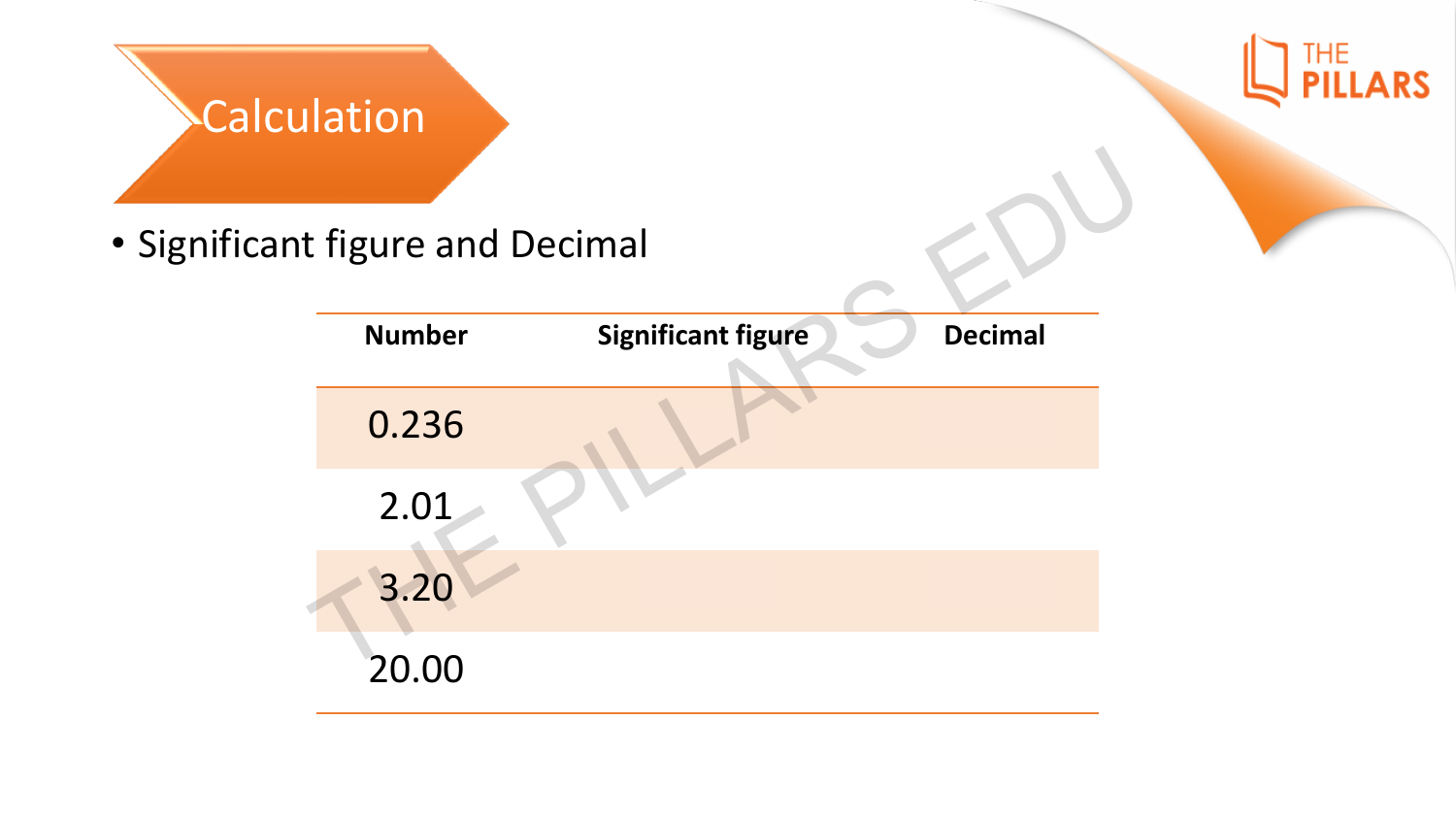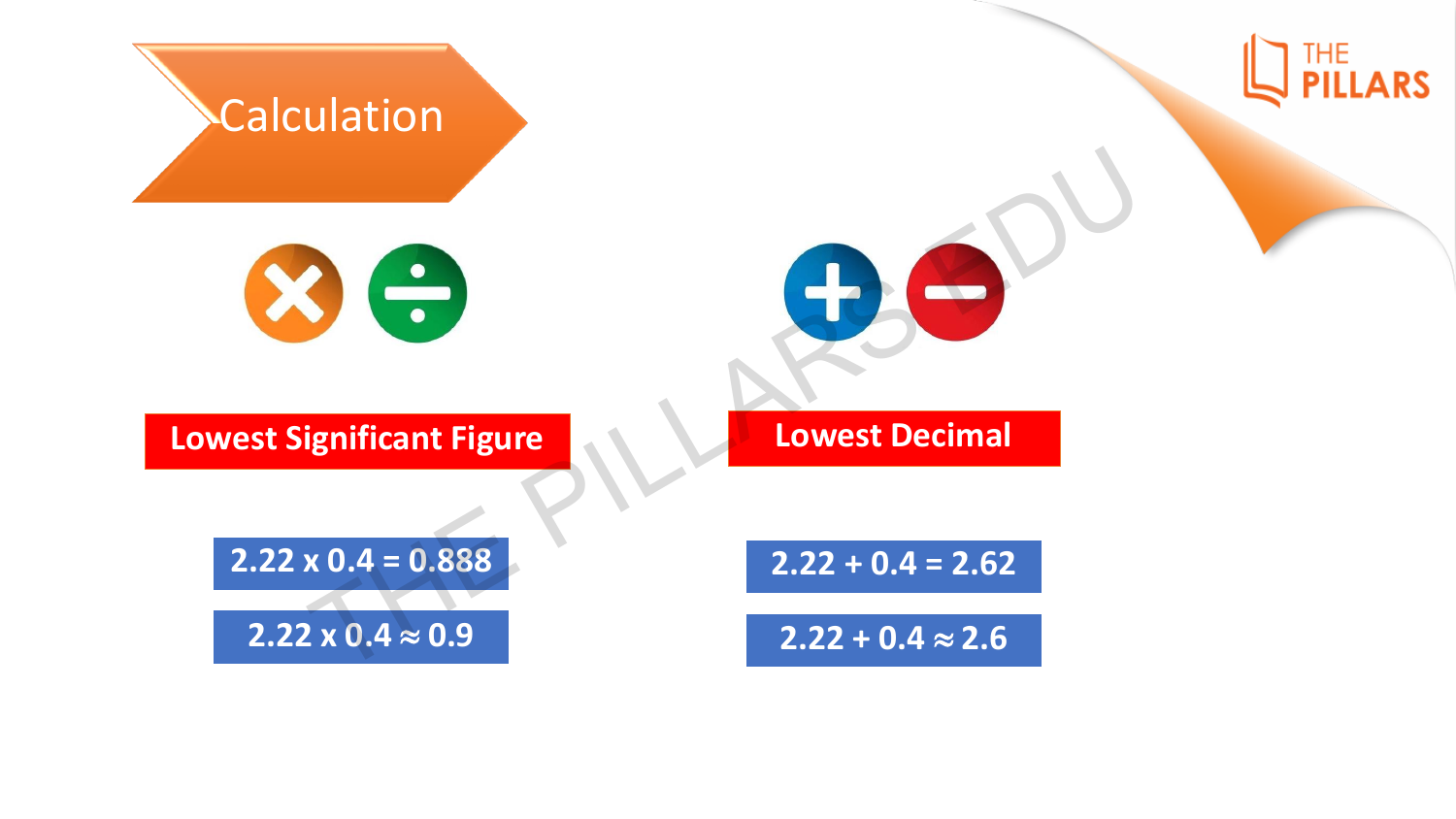## Example 3

The following data were collected to determine the density of a liquid.

Mass of bottle filled with liquid 21.245 g Mass of empty bottle 10.234 g Volume of liquid in bottle 11.0 mL The density of the liquid is best recorded as 9 data were collected to determine the density of a liquid<br>
of bottle filled with liquid  $\begin{array}{r} 21.245 \text{ g} \\ 10.234 \text{ g} \end{array}$ of empty bottle  $\begin{array}{r} 12.245 \text{ g} \\ 11.0 \text{ mL} \end{array}$ of the liquid is best recorded as
A.

A. 0.1 g/mL B. 1 g/mL C. 1.0 g/mL D. 1.00 g/mL E. 1.001 g/mL